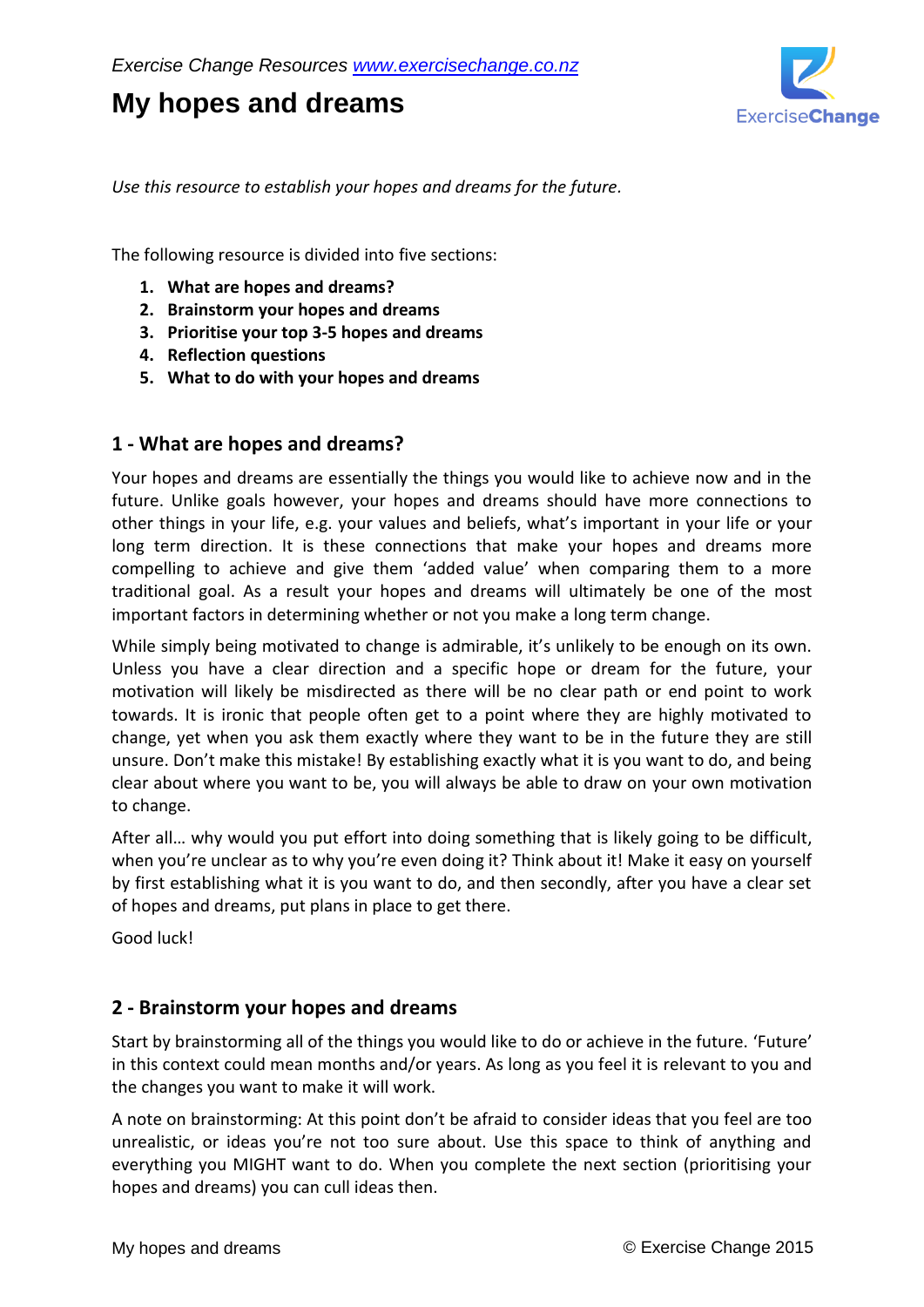## Several questions and prompts (exercise and health related) to trigger thinking have been included below:

| <b>Questions</b><br>If you could change anything<br>what would you change?<br>What are the things that are<br>important to you in life?<br>What do you like doing the |
|-----------------------------------------------------------------------------------------------------------------------------------------------------------------------|
|                                                                                                                                                                       |
|                                                                                                                                                                       |
|                                                                                                                                                                       |
| most?                                                                                                                                                                 |
| What would you like to be<br>different in your life?                                                                                                                  |
| What would you like to do<br>more/less of?                                                                                                                            |
| Where would you like to be in<br>6months or 1/2/5 years from<br>now?                                                                                                  |
| Prompts                                                                                                                                                               |
| Body recomposition (gain (x) cm<br>in chest, lose (x) cm in waist etc.)                                                                                               |
| Comfort (walk without puffing,<br>play with kids etc.)                                                                                                                |
| Diet (eat well 6 out of 7 days,<br>eat more of (x), portions etc.)                                                                                                    |
| Goal weight (weigh (x) kg)                                                                                                                                            |
| Health (lower cholesterol, blood<br>pressure, heart health etc.)                                                                                                      |
| Injury and sickness prevention<br>and/or recovery                                                                                                                     |
| Mental health (well-being,<br>depression, alertness etc.)                                                                                                             |
| More energy to (x)                                                                                                                                                    |
| Physical events (marathon,<br>triathlon, specific race etc.)                                                                                                          |
| Regular exercise (maintain 3<br>sessions per week etc.)                                                                                                               |
| Relationships (meet someone,<br>get someone back etc.)                                                                                                                |
| Role modelling (for children,<br>friends, colleagues etc.)                                                                                                            |
| Self-confidence and body image                                                                                                                                        |
| Sex appeal and desirability (in<br>togs, underwear, naked etc.)                                                                                                       |
| Special occasion (weddings,<br>holidays, reunions etc.)                                                                                                               |
| Weight loss $lose(x) kg)$                                                                                                                                             |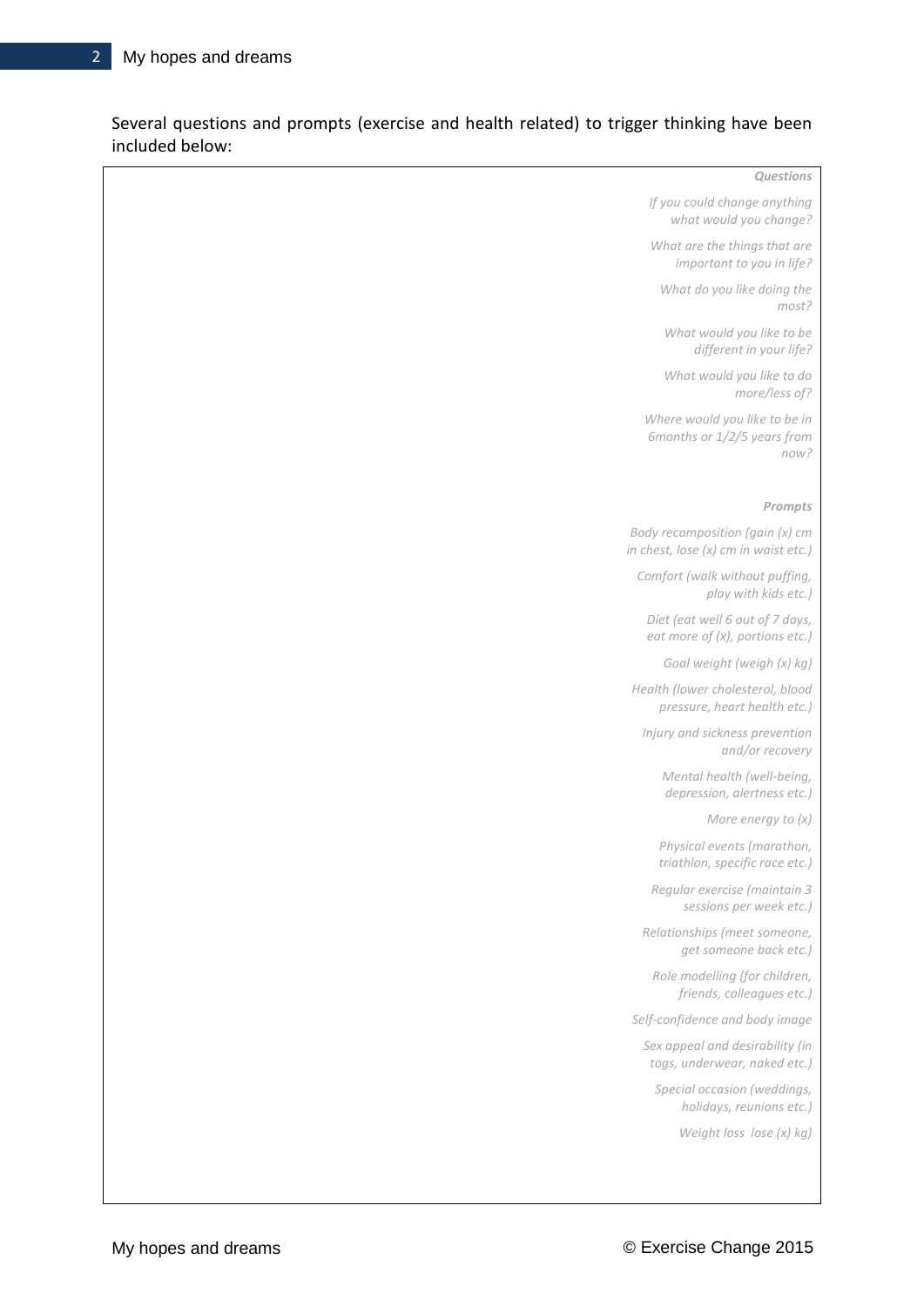# **3 - Prioritise your top 3-5 hopes and dreams**

Review your brainstorm and choose which 3-5 hopes and dreams are the most important, relevant or valid to you. Loosely prioritise each of your hopes and dreams, starting with the most important.

When you're done, review your list then consider and record why achieving each individual hope and dream would be important to you.

| My top three to five hopes<br>and dreams | Why is achieving these hopes and dreams important to<br>me? How would things change or be different? |
|------------------------------------------|------------------------------------------------------------------------------------------------------|
| Most important<br>₳                      | Remember to connect your hopes and dreams with other things<br>that are important to you             |
|                                          |                                                                                                      |
|                                          |                                                                                                      |
|                                          |                                                                                                      |
|                                          |                                                                                                      |
|                                          |                                                                                                      |
|                                          |                                                                                                      |
|                                          |                                                                                                      |
|                                          |                                                                                                      |
|                                          |                                                                                                      |
|                                          |                                                                                                      |
| Not as important                         |                                                                                                      |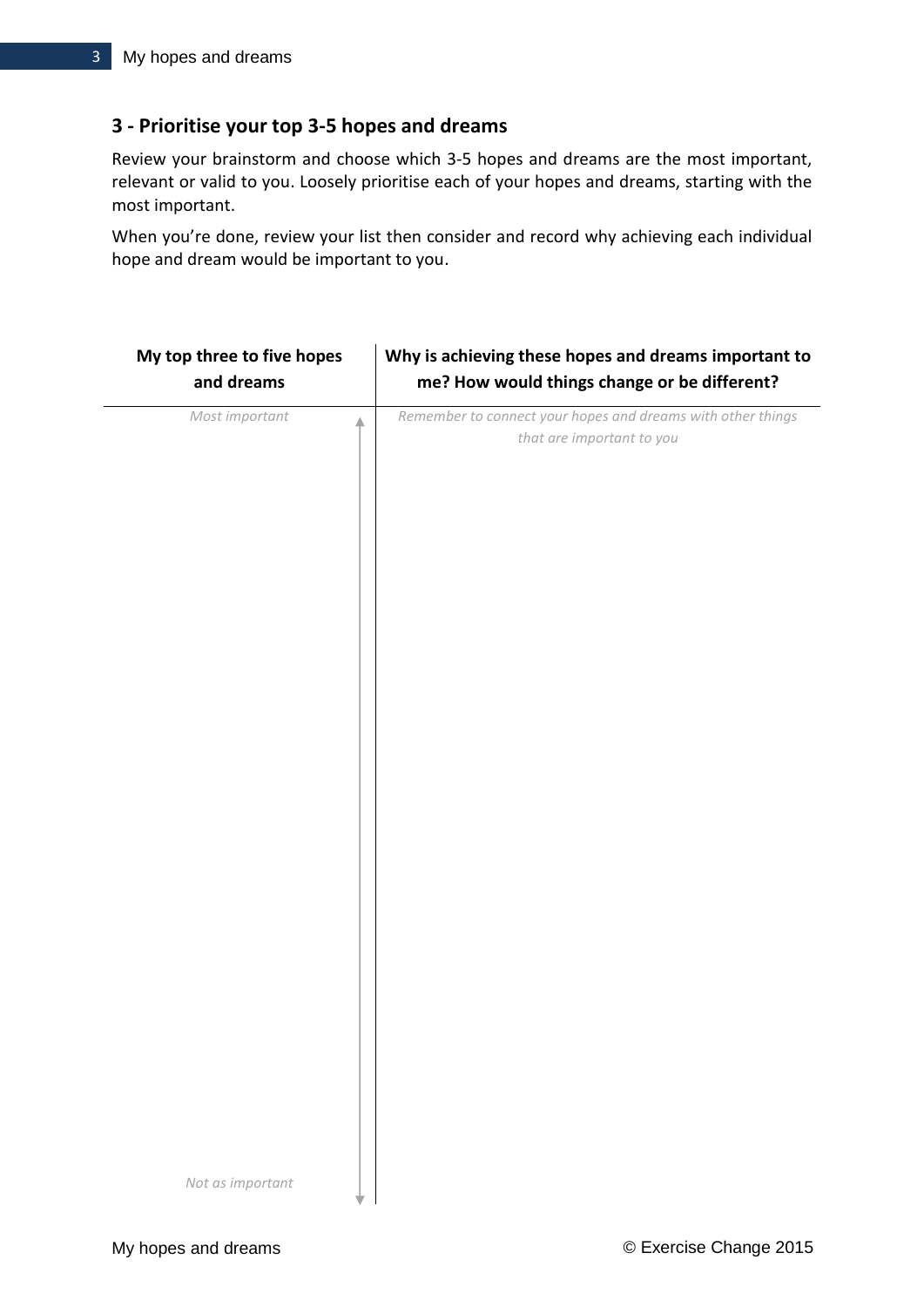## **4 - Reflection**

Consider the work you've done on your hopes and dreams then answer the reflection questions below:

- What connections do your hopes and dreams have with your values and beliefs?
- What other benefits or positive flow on effects might arise as a result of achieving your hopes and dreams?
- Apart from you, who else would be positively impacted by you achieving your hopes and dreams? What makes you say this?
- What connections (if any) does your motivation to change have with your hopes and dreams? How could you utilise these connections to strengthen your motivation?
- What would life be like if you achieved one or more of your hopes and dreams? How would you be feeling? How might you see the world differently?
- What are you going to put in place to ensure you keep your hopes and dreams at the forefront of your mind?
- What can you put in place so that when you are thinking about doing something, or about to do something you don't want to do (not exercising or overeating for example) you remember your hopes and dreams?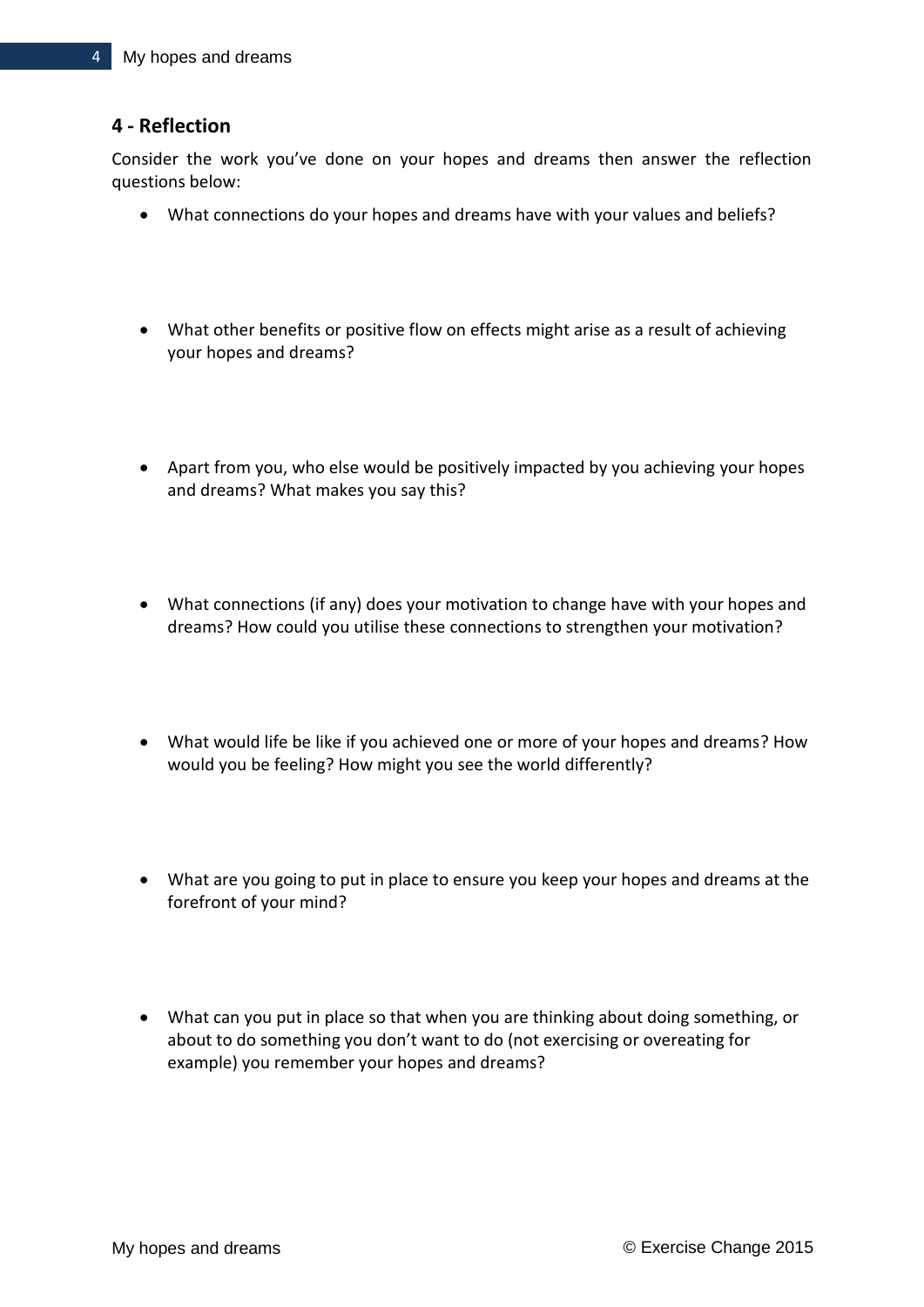# **5 - What to do with your hopes and dreams**

Identifying your hopes and dreams is great, but there is more you can do to really make the most of what you have learnt about yourself. Below are some additional things you can do to strengthen the work you've done on your hopes and dreams.

#### **Revisit your hopes and dreams constantly**

To give yourself the best chance of maintaining your motivation to change, make sure you revisit your hopes and dreams constantly. This is always important to do but it is especially important if/when you feel your motivation to change is slipping.

#### **Keep your hopes and dreams highly visible**

In order to think about and revisit your hopes and dreams regularly, they need to be on the forefront of your mind. Forgetting about your hopes and dreams is essentially forgetting about the purpose or reason you are choosing to make changes. Getting to this point makes quitting that much easier which is exactly what we want to avoid. One way to keep your hopes and dreams visible is to put reminders in places you look at or feel regularly. Places like the fridge, your pillow, the outside of the shower door, the TV or the ceiling of your bedroom are all good places that can be used to place a visual reminder. For things you feel, try a rubber band around the TV remote, a marble in your pocket or a new key ring for your keys. Either way you need to be reminded constantly. One note if using any of the above suggestions… change them regularly so as they don't become just another thing that blends into the scenery.

#### **Link your hopes and dreams to your values and beliefs and to what's important to you**

Linking your hopes and dreams to your values and beliefs is important if you want to achieve long term change. Doing this will strengthen and maintain your motivation to change. For example your hopes and dreams could be to lose 10 kilos and to run 10 kilometres without stopping. You could link this to your values of 'being physically fit' and 'being an active and involved parent' and to your beliefs that 'I should be able to play with my kids without puffing' and 'I need to be a good role model for my kids, part of which includes being physically fit and active'.

## **Develop discrepancy between your current and desired situation**

Developing discrepancy, also known as 'creating cognitive dissonance', involves identifying what you want to do or find important (hopes and dreams/values and beliefs), then holding these things up side by side against what you are 'actually doing'. For example you might tell yourself that… *"Losing 10 kg and lowering my heart age is one of my hopes and dreams, yet I'm still eating large portions of high fat food and not doing any exercise."* Essentially what you are trying to do is to create discomfort between your current position and your desired position. It's important to remember that change doesn't happen when you're 'comfortable' with life. Why would you put effort into changing a situation that you considered to be comfortable or not too bad? What developing discrepancy does is grow